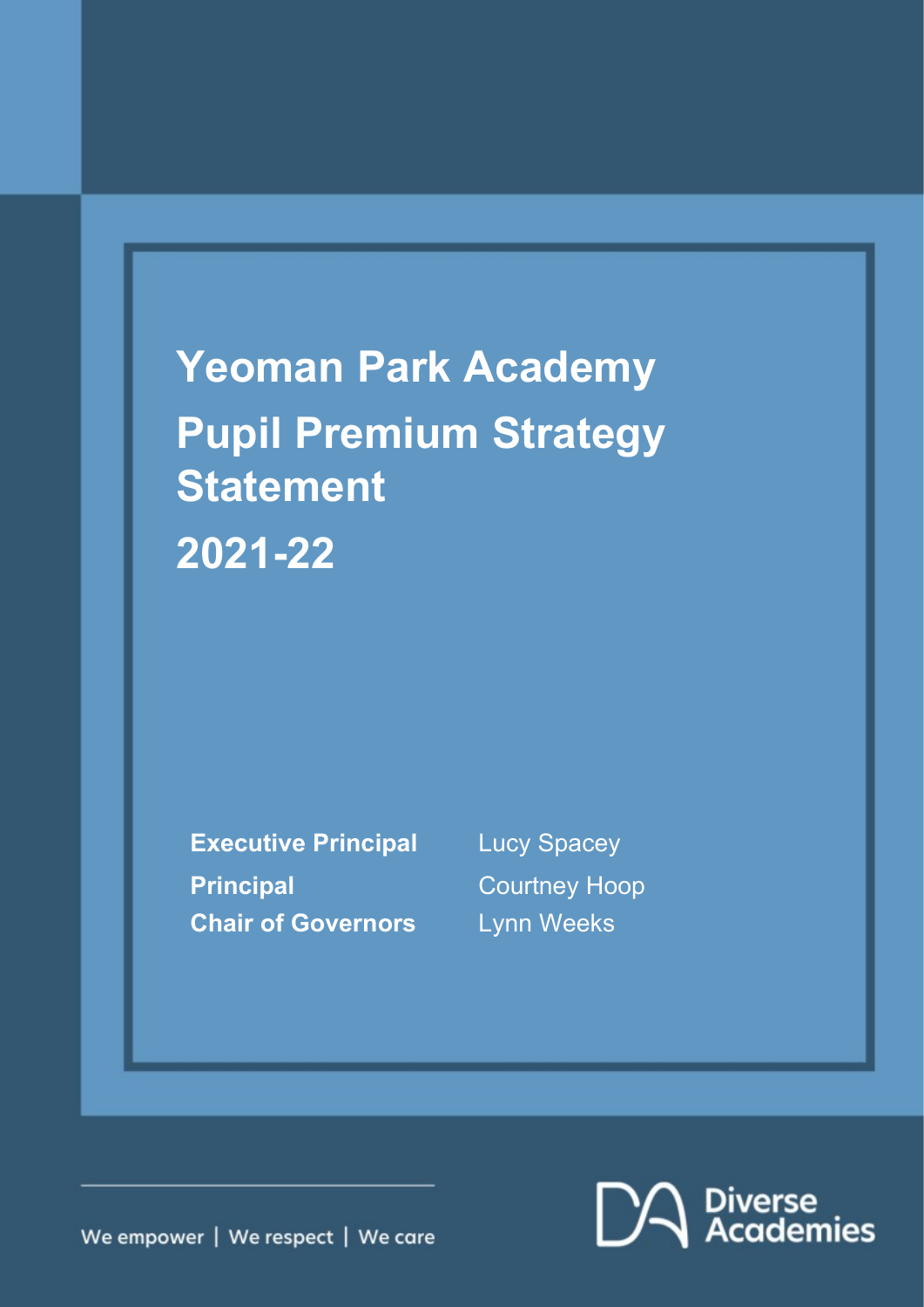## **Pupil premium strategy statement**

This statement details our school's use of pupil premium (and recovery premium for the 2021 to 2022 academic year) funding to help improve the attainment of our disadvantaged pupils.

It outlines our pupil premium strategy, how we intend to spend the funding in this academic year and the effect that last year's spending of pupil premium had within our school.

## **School overview**

| <b>Detail</b>                                                                                             | <b>Data</b>          |
|-----------------------------------------------------------------------------------------------------------|----------------------|
| School name                                                                                               | Yeoman Park Academy  |
| Number of pupils in school                                                                                | 110                  |
| Proportion (%) of pupil premium eligible pupils                                                           | 49%                  |
| Academic year/years that our current pupil premium<br>strategy plan covers (3-year plans are recommended) | 2021-22              |
| Date this statement was published                                                                         | Sept 21              |
| Date on which it will be reviewed                                                                         | July 21              |
| Statement authorised by                                                                                   | <b>Courtney Hoop</b> |
| Pupil premium lead                                                                                        | <b>Courtney Hoop</b> |
| Governor / Trustee lead                                                                                   | Pete Edwards         |

## **Funding overview**

| <b>Detail</b>                                                                                                                                                              | <b>Amount</b> |
|----------------------------------------------------------------------------------------------------------------------------------------------------------------------------|---------------|
| Pupil premium funding allocation this academic year                                                                                                                        | £38,280       |
| Recovery premium funding allocation this academic year                                                                                                                     | £10,440       |
| Pupil premium funding carried forward from previous<br>years (enter £0 if not applicable)                                                                                  | £0            |
| Total budget for this academic year<br>If your school is an academy in a trust that pools this<br>funding, state the amount available to your school this<br>academic year | £48,720       |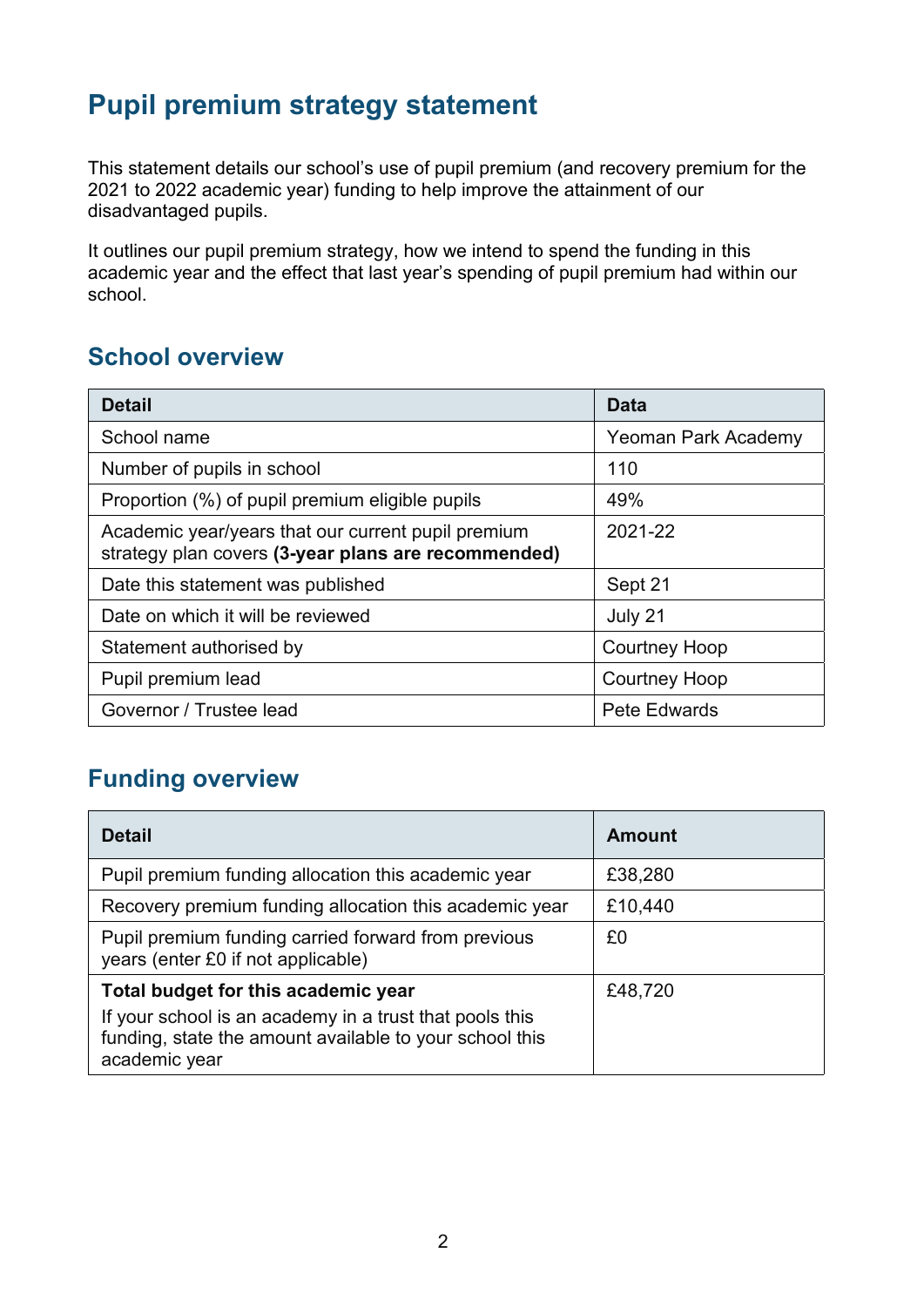# **Part A: Pupil premium strategy plan**

## **Statement of intent**

At Yeoman Park Academy, all pupils have a learning disability and when socio-economic indicators are taken into account this can put certain pupils at a further disadvantage.

To minimise the impact of the disadvantages our ultimate aim is to ensure all our pupils are able to communicate, access their full curriculum entitlement by having their sensory needs, emotional needs and resource needs met.

Our pupil premium strategy works towards our aims, by providing interventions and support via trained staff and by ensuring consumable resources support the implementation of the curriculum.

Our strategy will be pupil led and meet their needs and strengths. This means we can use interventions that are relevant to the pupil.

#### **Challenges**

This details the key challenges to achievement that we have identified among our disadvantaged pupils.

| <b>Challenge</b><br>number | <b>Detail of challenge</b>                                                                                                                                                  |
|----------------------------|-----------------------------------------------------------------------------------------------------------------------------------------------------------------------------|
| 1                          | Our pupils through the nature of their learning difficulties have limited communication<br>and language skills.                                                             |
| 2                          | Our observations and discussions with families show that some pupils have a limited<br>ability to self-regulate which results in behaviours.                                |
| 3                          | Our assessments and observations of the pupils show that when they have sensory<br>overload their ability to engage with tasks is impaired.                                 |
| 4                          | Our pupils through the nature of their learning difficulties have limited social interaction<br>skills                                                                      |
| 5                          | Through observations, assessments, and discussions our pupils have limited thinking<br>skills (working memory)                                                              |
| 6                          | Through discussions with families indicate that the pupils have limited life experiences<br>outside their home environment                                                  |
| 7                          | Our assessments and discussions with pupils and families indicate that many lack<br>regular routines in the home and families struggle to engage in their child's education |
| 8                          | Through discussions with families, we know that some parents with their own learning<br>disabilities and/or mental health issues                                            |
| 9                          | Through discussions with families, we know that some households have limited<br>disposable income to support their child's education                                        |
| 10                         | Through monitoring we know that some pupils have had Adverse Childhood<br>Experiences                                                                                       |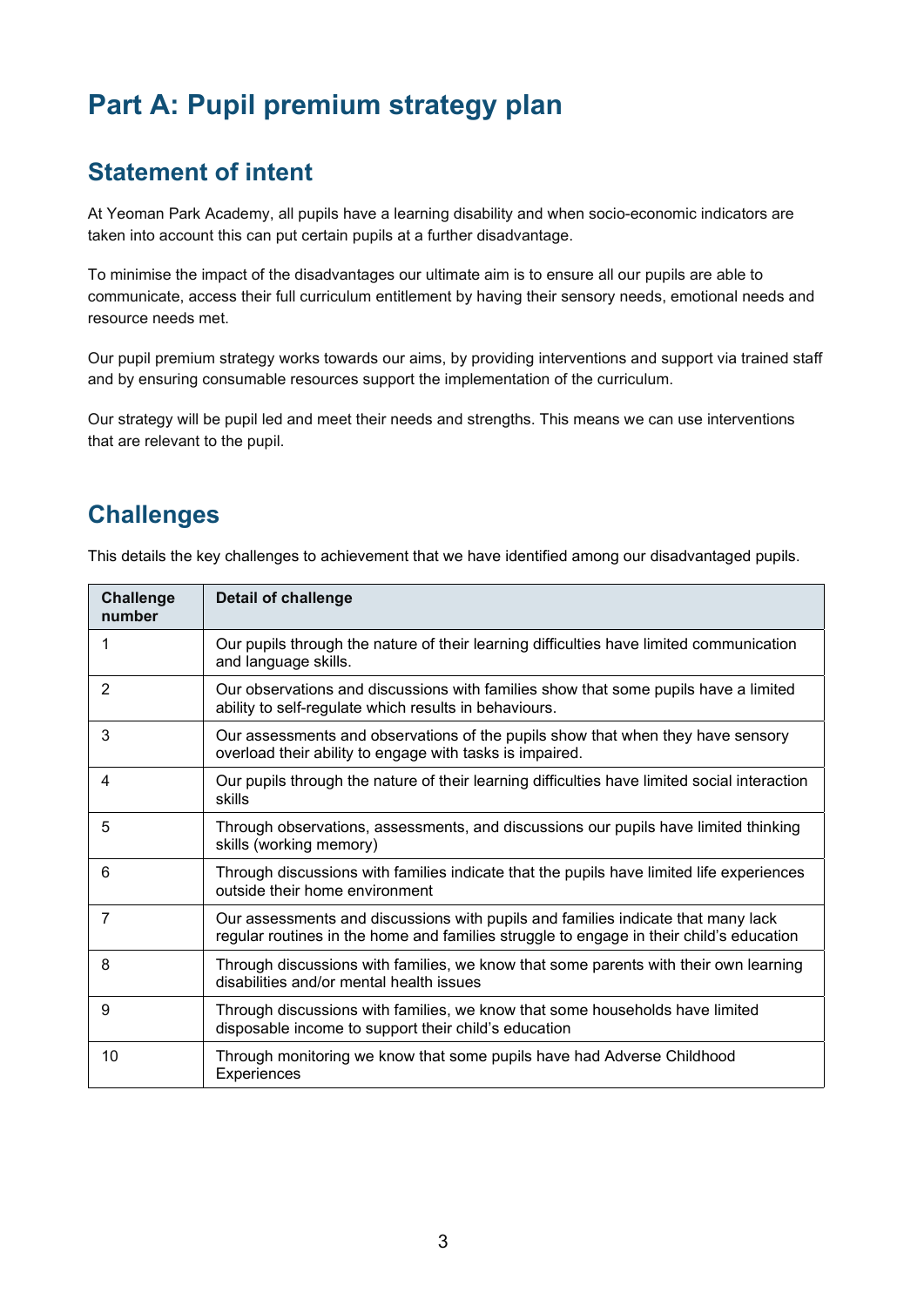## **Intended outcomes**

This explains the outcomes we are aiming for **by the end of our current strategy plan**, and how we will measure whether they have been achieved.

#### **Teaching (for example, CPD, recruitment and retention)**

Budgeted cost: £3,000 £20,400 £17,350

| <b>Activity</b>                                                                                                                                                                            | <b>Evidence that supports this</b><br>approach                                                                                                                                                                                                                           | <b>Challenge</b><br>number(s)<br>addressed |
|--------------------------------------------------------------------------------------------------------------------------------------------------------------------------------------------|--------------------------------------------------------------------------------------------------------------------------------------------------------------------------------------------------------------------------------------------------------------------------|--------------------------------------------|
| CPD for teaching staff on developing<br>children's thinking and problem-solving<br>mental models                                                                                           | Teaching staff's pedagogi-<br>cal approach has a signifi-<br>cant impact on outcomes<br>for children<br>To access their world, chil-<br>dren need to be able to<br>think for themselves and<br>problem solve.                                                            | $1 - 10$                                   |
| Recruitment: Employ TA G4 0.65 to delivers<br>interactive story/music sessions to<br>encourage engagement with book/stories<br>and develop communication skills                            | Develop metacognition &<br>$\bullet$<br>self-regulation skills<br>Develop early phonic skills<br>$\bullet$<br>Develop collaborative<br>$\bullet$<br>learning approaches<br>Small group tuition<br>$\bullet$<br><b>Teaching Assistant Inter-</b><br>$\bullet$<br>ventions |                                            |
| Recruitment: Employ TA G4 0.65 to deliver<br>social interaction opportunities via PE and<br>games to encourage engagement with<br>others and to develop communication and<br>social skills | Develop metacognition &<br>٠<br>self-regulation skills<br>Develop collaborative<br>$\bullet$<br>learning approaches<br><b>Physical Activity</b><br>$\bullet$<br>Small group tuition<br>$\bullet$<br><b>Teaching Assistant Inter-</b><br>ventions                         |                                            |

#### **Targeted academic support (for example, tutoring, one-to-one support structured interventions)**

Budgeted cost: Costed above

| Intended outcome                                                                                                                 | Success criteria                                                  |
|----------------------------------------------------------------------------------------------------------------------------------|-------------------------------------------------------------------|
|                                                                                                                                  |                                                                   |
| TA class teachers and to liaise with class<br>teachers, SALT and Behaviour Lead such that all<br>information held is up to date. | All pupils have a current Communication Profile in<br>class file. |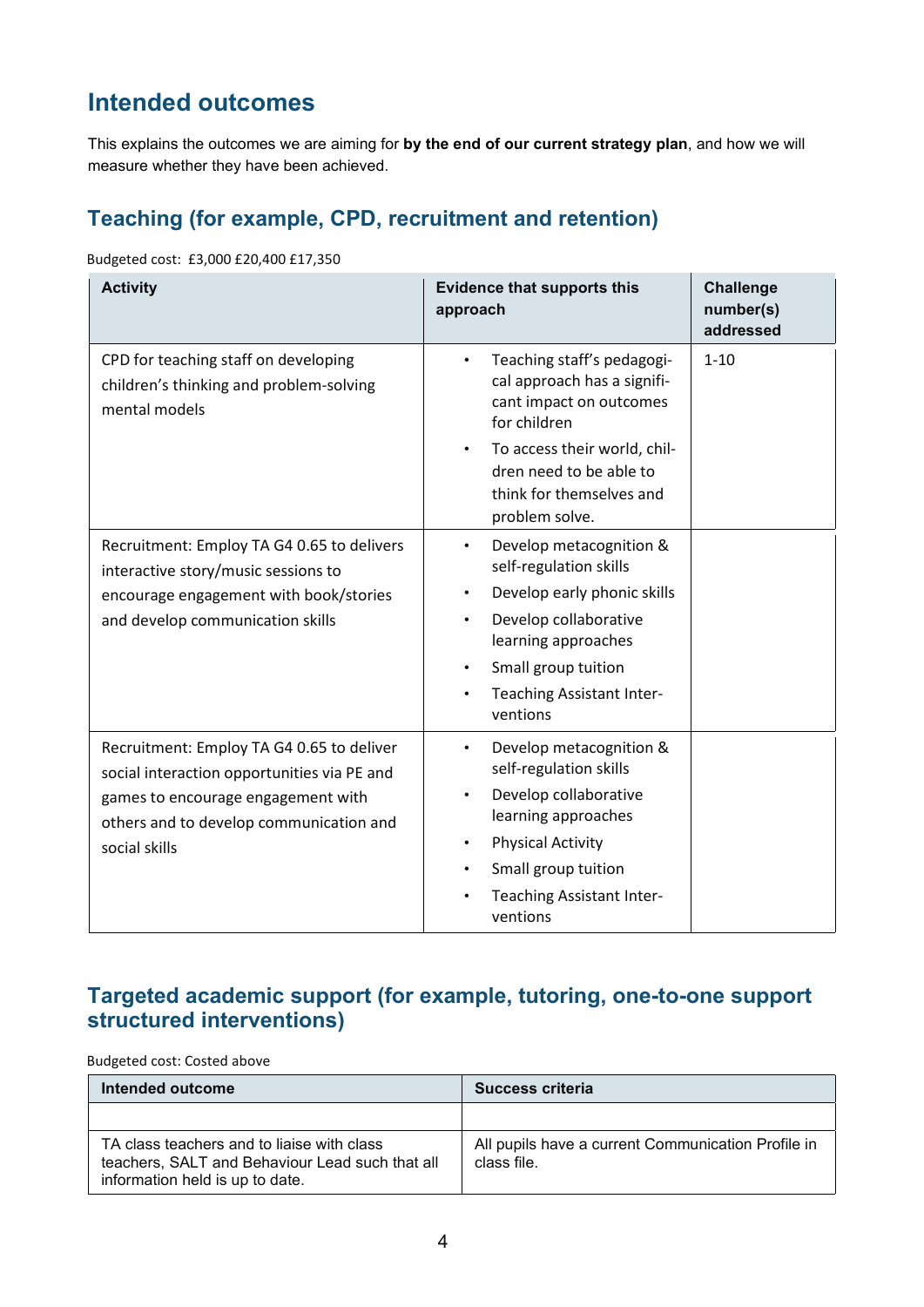| PP pupils progress in communication accelerated<br>Pupils have accessible communication<br>a.                                                                                                                              | PP pupils will have a 'voice' and be able to exert<br>their autonomy                                                                                                                                                |
|----------------------------------------------------------------------------------------------------------------------------------------------------------------------------------------------------------------------------|---------------------------------------------------------------------------------------------------------------------------------------------------------------------------------------------------------------------|
| strategies<br>Pupils are able to communicate needs and<br>b.<br>wants<br>Pupil's communication skills are transferrable<br>C.<br>across the curriculum                                                                     | Pupils will make expected or better than expected<br>progress in communication (evidenced through<br>qualitative & quantitative data via B-Squared)                                                                 |
| PP pupils progress in 'reading' accelerated<br>Pupils are more confident 'readers'<br>a.<br>Pupils are more confident at decoding<br>$b_{\cdot}$<br>Pupils reading skills are transferrable across<br>C.<br>the curriculum | PP pupils will be confident at reading/pre-reading<br>skills<br>Pupils will make expected or better than expected<br>progress in communication (evidenced through<br>qualitative & quantitative data vis B-Squared) |
| PP pupils progress in cognition accelerated<br>a. Pupils are able to think for themselves with more<br>confidence                                                                                                          | PP pupils will demonstrate an increased<br>confidence in their thinking and problem solving                                                                                                                         |
| b. Pupils are able to solve simple problems with<br>more confidence                                                                                                                                                        | Pupils will make expected or better than expected<br>progress in thinking and problem solving<br>(evidenced through qualitative & quantitative data<br>via B-Squared)                                               |
| PP pupils have their sensory & emotional needs<br>met and are ready to learn                                                                                                                                               | PP pupils are regulated and engage with learning                                                                                                                                                                    |
| PP pupils are able to access the full curriculum                                                                                                                                                                           | PP pupils will access and engage with a full<br>curriculum offer                                                                                                                                                    |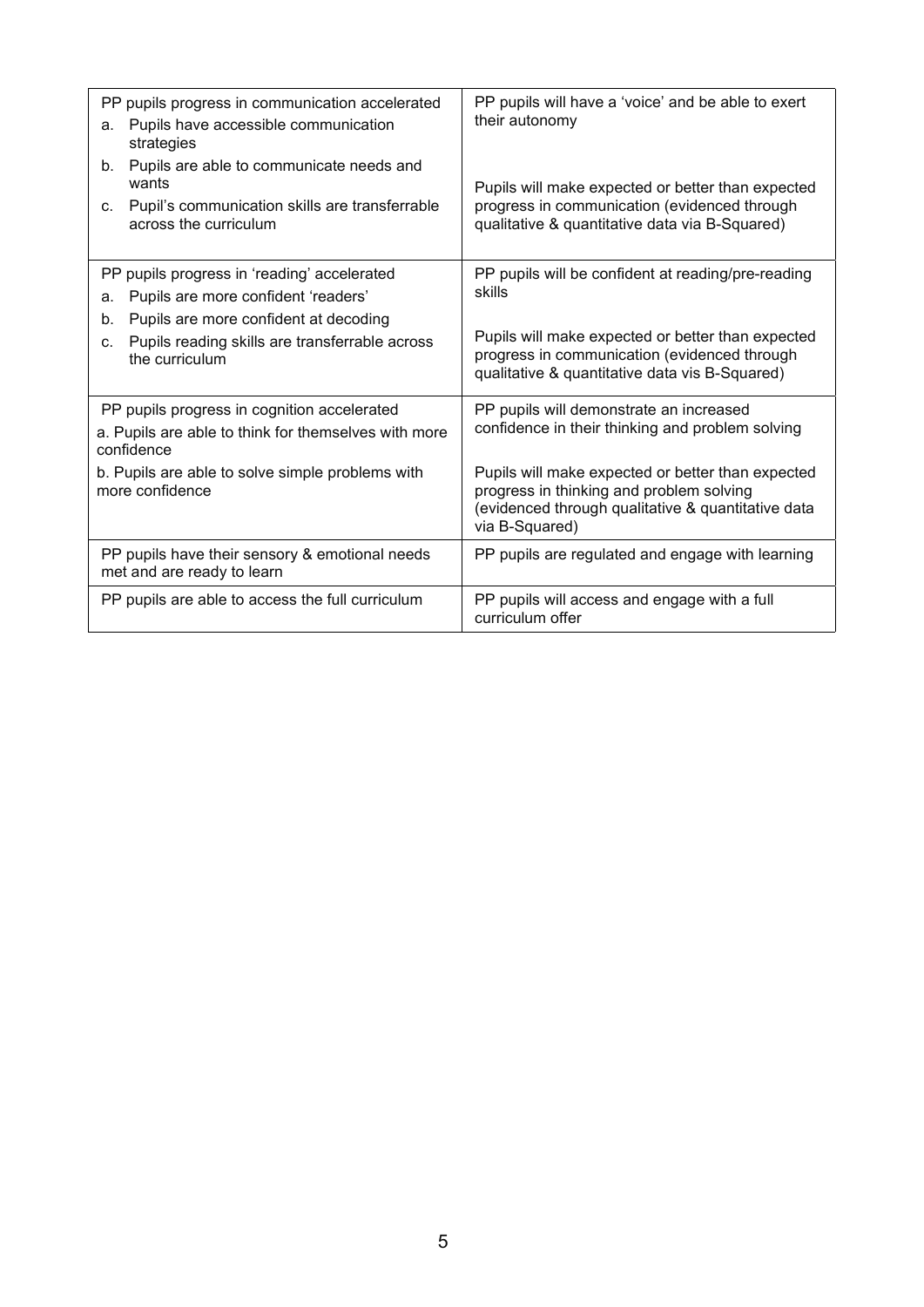# **Activity in this academic year**

This details how we intend to spend our pupil premium (and recovery premium funding) **this academic year** to address the challenges listed above.

## **Teaching (for example, CPD, recruitment and retention)**

Budgeted cost: As Above

| <b>Activity</b>                                                                                  | Evidence that supports this approach                                                                                                                                                       | <b>Challenge</b><br>number(s)<br>addressed |
|--------------------------------------------------------------------------------------------------|--------------------------------------------------------------------------------------------------------------------------------------------------------------------------------------------|--------------------------------------------|
| CPD for teaching staff on<br>developing children's                                               | Teaching staff's pedagogical approach has a<br>significant impact on outcomes for children                                                                                                 | 3,4,5,8,10                                 |
| thinking and problem-<br>solving mental<br>models/EQUALS early<br>maths / early<br>communication | To access their world, children need to be able to<br>think for themselves and problem solve.                                                                                              |                                            |
| Recruit TA - PE,<br>Movement & Interaction<br>Lead                                               | Pupils may have sedentary lifestyles. They struggle<br>to interact with other pupils. Pupils engage with<br>short focused physical activities.                                             | 1,2,3,4,5,7                                |
| Recruit Music TA - Music<br>'Storyteller'<br>Communication &<br>Interaction Lead                 | Increasing the staff ratio in class allows more<br>intensive interaction with pupils. A dedicated staff<br>member can work on bespoke stories and<br>interactive opportunities for pupils. | 1,2,3,4,5,6,10                             |

#### **Targeted academic support (for example, tutoring, one-to-one support structured interventions)**

| <b>Activity</b>                                                            | Evidence that supports this approach                                                                | <b>Challenge</b><br>number(s)<br>addressed |
|----------------------------------------------------------------------------|-----------------------------------------------------------------------------------------------------|--------------------------------------------|
| Small group activities<br>based around PE/Games<br>activities              | Pupils are likely to engage when taking part in fun<br>physical activities such as sensory circuits | 1,2,3,4                                    |
| Small group activities<br>based around a story                             | Pupils are able to access and engage with their<br>environment and people around them               | 1,2,3,4                                    |
| Group drumming (Djembe)<br>sessions empowering the<br>pupils with a voice. | Positive engagement of pupils                                                                       | 1,2,5,                                     |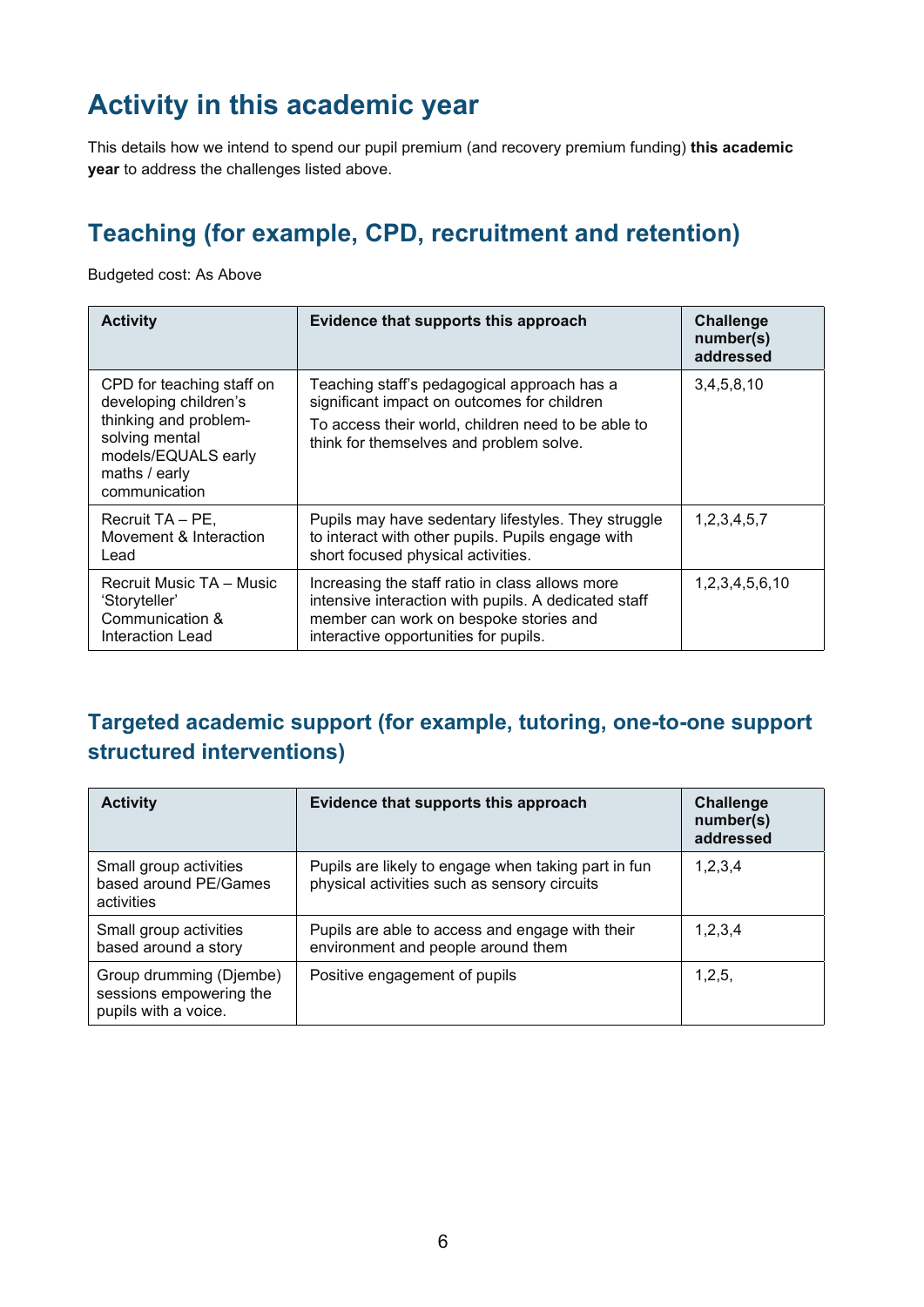## **Wider strategies (for example, related to attendance, behaviour, wellbeing)**

| <b>Activity</b>                                                                                                                                                                                                                                                                         | <b>Evidence that supports this</b><br>approach                                                                                                                                            | <b>Challenge</b><br>number(s)<br>addressed |
|-----------------------------------------------------------------------------------------------------------------------------------------------------------------------------------------------------------------------------------------------------------------------------------------|-------------------------------------------------------------------------------------------------------------------------------------------------------------------------------------------|--------------------------------------------|
| Individual activities based<br>around THRIVE                                                                                                                                                                                                                                            | THRIVE practice allows an individual<br>approach to pupils                                                                                                                                | 2, 10                                      |
| Interactive sessions including<br>parents                                                                                                                                                                                                                                               | Parent feedback requesting help with<br>interacting with their children                                                                                                                   | 6,8,9                                      |
| Enhance the sensory regulation<br>equipment available for PP<br>children and fund staff training                                                                                                                                                                                        | Sensory equipment is needed to ensure<br>children with sensory processing<br>disorders can regulate themselves and<br>thereby engage in learning                                          | 1,2,3,8,4                                  |
| PP used to support the<br>curriculum in areas where non-<br>PP pupils would make a<br>monetary contribution to enable<br>full delivery of the curriculum.<br>consumables for<br>sensory play<br>consumables for<br>breakfast/snack/cooking<br>sessions<br>subsidy of educational visits | To successfully implement the<br>curriculum and enable children to have<br>a full curriculum offer it is necessary for<br>the academy to subsidise consumables<br>and educational visits. | 6 & 9                                      |
| Enhance literacy / library<br>resources                                                                                                                                                                                                                                                 | Increases engagement with materials<br>that are of interest to a child                                                                                                                    |                                            |
| Enhance music resources                                                                                                                                                                                                                                                                 | Enables children to have a voice even if<br>they are non/pre verbal                                                                                                                       |                                            |

Budgeted cost: Literacy £2000, Music resources £2000, THRIVE £4000

#### **Total budgeted cost: £ (48,720) - £3,000 - £20,400 - £17,350 – £8,000**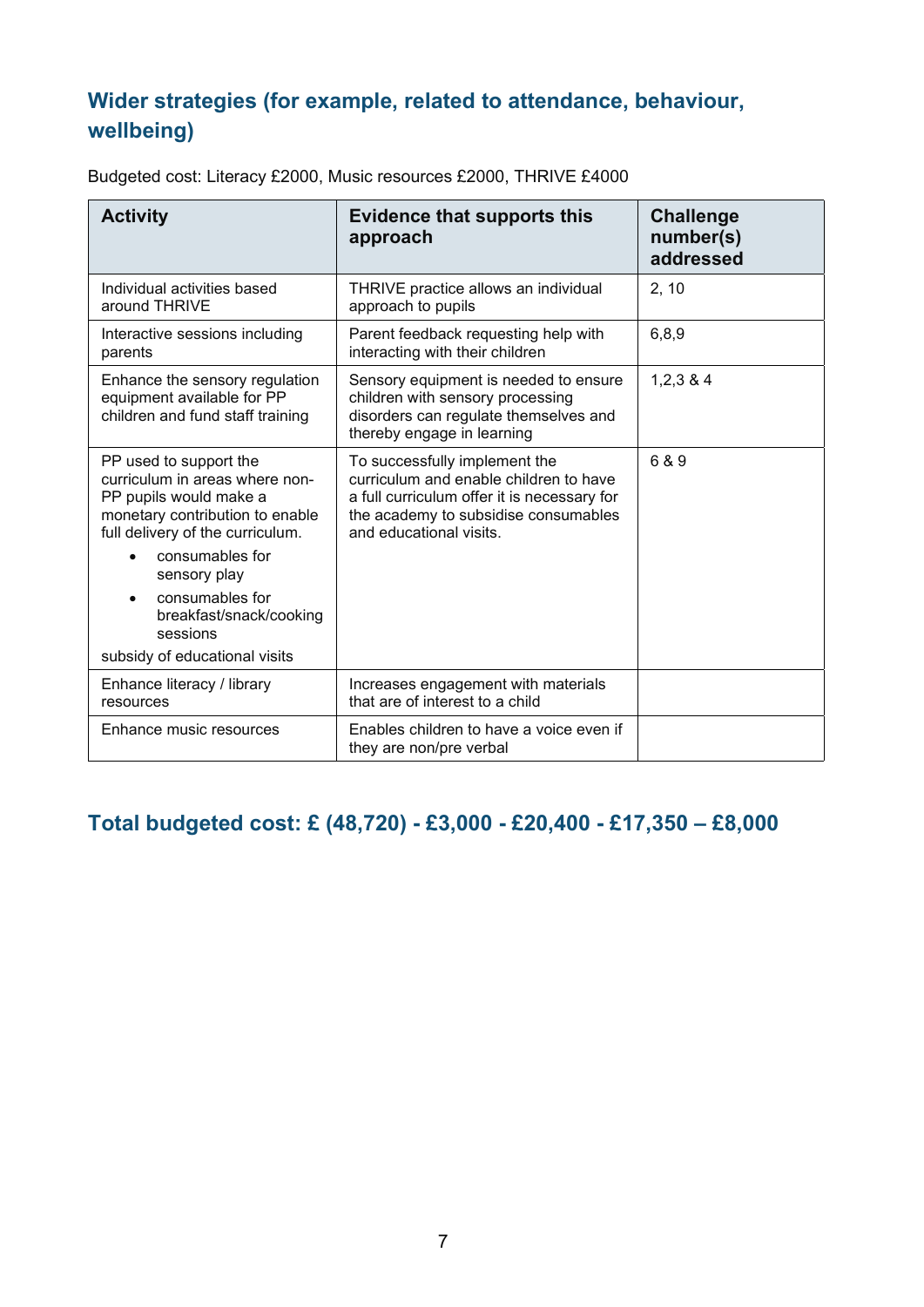# **Part B: Review of outcomes in the previous academic year**

## **Pupil premium strategy outcomes**

This details the impact that our pupil premium activity had on pupils in the 2020 to 2021 academic year.

| Aim                                                                                                                                    | <b>Outcome</b>                                                                                                                                                                                                                         |
|----------------------------------------------------------------------------------------------------------------------------------------|----------------------------------------------------------------------------------------------------------------------------------------------------------------------------------------------------------------------------------------|
| Focused learning opportunities for communication,<br>reading & writing to raise attainment in<br>Communication & Interaction / English | The academy has moved from Makaton<br>$\bullet$<br>symbols to widget symbols to ensure con-<br>sistency with NHS Speech & Language<br>Therapy resources                                                                                |
|                                                                                                                                        | Communicate in Print has been upgraded to<br>$\bullet$<br>the latest version.                                                                                                                                                          |
|                                                                                                                                        | Communication profiles have been com-<br>pleted for all pupils in conjunction with the<br>class team.                                                                                                                                  |
|                                                                                                                                        | Aided Language Boards (ALBs) have<br>been created for a multitude of different<br>situations to enable the children to<br>communicate. The boards are all<br>personalised to ensure they are accessible<br>and engaging for the child. |
|                                                                                                                                        | ALBs are displayed outside the classroom<br>in key areas so as children can communi-<br>cate their needs such as drink/toilet/coat.                                                                                                    |
|                                                                                                                                        | Support was given to parents during the<br>lockdown to continue developing the com-<br>munication skills of their child. This was de-<br>livered via symbol packs and videos on how<br>to use symbol exchange.                         |
| Occupational Therapy provision to assess, advise &<br>provide a sensory diet program to increase<br>engagement to task                 | Advice was given by the OT on regulation of<br>$\bullet$<br>emotional state and engagement to task<br>and as a result, this developed the chil-<br>dren's cognition and learning and communi-<br>cation and interaction.               |
|                                                                                                                                        | Children have achieved sensory motor skills                                                                                                                                                                                            |
|                                                                                                                                        | through accessing a sensory diet and                                                                                                                                                                                                   |
|                                                                                                                                        | sensory circuits. Children's emotional health                                                                                                                                                                                          |
|                                                                                                                                        | wellbeing has been addressed through the                                                                                                                                                                                               |
|                                                                                                                                        | implementation of a sensory diet or<br>'Zones of Regulation'                                                                                                                                                                           |
|                                                                                                                                        |                                                                                                                                                                                                                                        |
|                                                                                                                                        | The OT has delivered two twilight sessions<br>to all staff on the theory and practice of sen-<br>sory regulation.                                                                                                                      |